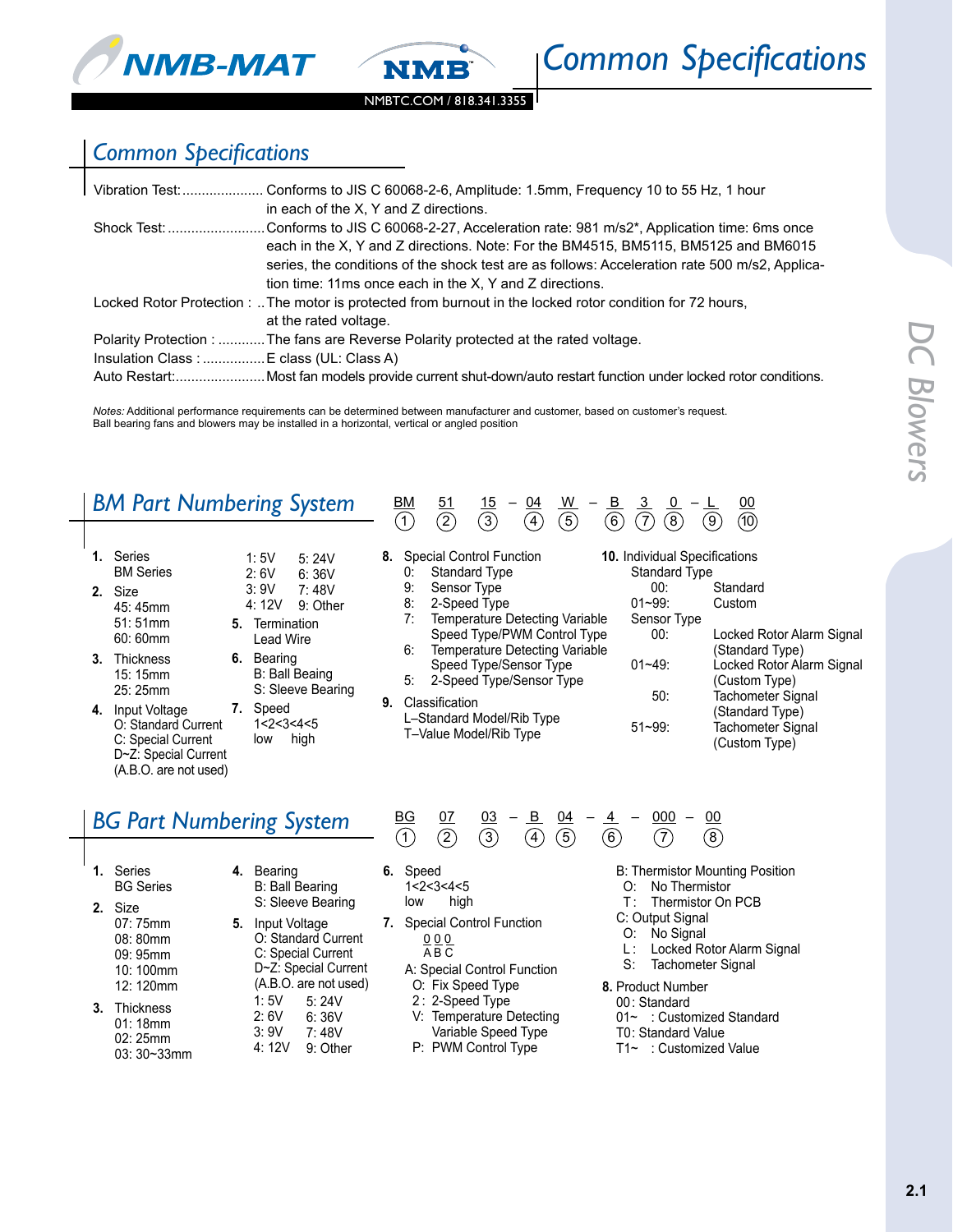



# BM5020 (Ø53 × 20<sup>L</sup>)

#### NMBTC.COM / 818.341.3355

# *General Specifications*

Motor Protection: Auto Restart/Polarity Protection

Insulation Resistance: 10M Ω or over with a DC500V Megger Dielectric Withstand Voltage: AC 700V 1s

#### Allowable Ambient Temperature Range:  $-10^{\circ}$ C ~ +60°C (Operating)

-40°C ~ +70°C (Storage) (non-condensing environment)

## *Expected Life*

**Failure Rate: 10%**<br>25°C 50,000 Ho 50,000 Hours (L00)

### *Material*

| : Plastic (Black) 94V-0                |
|----------------------------------------|
| : Plastic (Black) 94V-0                |
| Bearing : Ball Bearing                 |
| Lead Wire: UL1061, AWG26, +Red, -Black |
|                                        |

 $(24.9)$ 

.98

#### *Outline* Units:  $\frac{\text{inch}}{\text{(mm)}}$ (20) (18) (20)  $(38<sup>1</sup>)$ 1.49 .78  $(50)$ <br>1.49 1.97 78 .23 0.078 0.69 0.019  $(2.0 \pm 0.3)$   $(17.5 \pm 0.5)$   $(0.5 \pm 0.2)$ .098  $(17.5 \pm 0.5)$  $(1.0 \pm 0.3)$  $1.0 \pm 0.3$ .039 .039 7.88  $AIR$   $\Box$   $AIR$ min 20 THROUGH HOLE .177  $2 - \phi 4.3$  $|8.8 \pm 0.5$  $^{74}$ 1.14 .<br>ন .<br>. 1.69  $\begin{array}{r} (43.0} {\tiny \begin{array}{l} \pm \ 0.5 \end{array}} ) \ \hline (53) \ \hline (53) \end{array}$ (23) (20) ( 27.5) )<br>१९०

# *Specifications*

| <b>MODEL</b>    |                  | Rated<br>Voltage | Operating<br>Voltage | Current | Input<br>Power | Speed          |                   | Max.<br>Air Flow | Max. Static<br>Pressure |                     | Noise      | Mass |
|-----------------|------------------|------------------|----------------------|---------|----------------|----------------|-------------------|------------------|-------------------------|---------------------|------------|------|
|                 | Product<br>No.   | (V)              | (V)                  | $(A)^*$ | $(W)^*$        | $(min^{-1})^*$ | CFM <sup>*1</sup> | $(m^3/min)^{1}$  | in $H2O$                | $(Pa)$ <sup>*</sup> | $(dB)^{1}$ | (g)  |
| BM5020-01W-B30- | L00              | 5                | $4.5 \sim 5.5$       | 0.34    | 1.70           | 4600           | 4.6               | 0.13             | .50                     | 124                 | 27.0       | 30   |
| BM5020-04W-B20- | L00              | 12               | $4.5 \sim 13.8$      | 0.07    | 0.84           | 3600           | 3.5               | 0.10             | .30                     | 75                  | 20.0       | 30   |
| BM5020-04W-B30- | L <sub>0</sub> 0 | 24               | $4.5 \sim 13.8$      | 0.12    | 1.44           | 4600           | 4.6               | 0.13             | .50                     | 124                 | 27.0       | 30   |
| BM5020-04W-B40- | LOO              | 24               | $4.5 \sim 13.8$      | 0.18    | 2.16           | 5600           | 5.6               | 0.16             | .74                     | 184                 | 32.0       | 30   |
| BM5020-05W-B40- | L00              | 24               | $12.0 \sim 25.2$     | 0.08    | 1.92           | 5600           | 5.6               | 0.16             | .74                     | 184                 | 32.0       | 30   |

 $(2.5)$ 

.394  $(10.0 \pm 0.3)$  (6)

# *Characteristic Curves*



AIR

NO SOLDR

**2.2**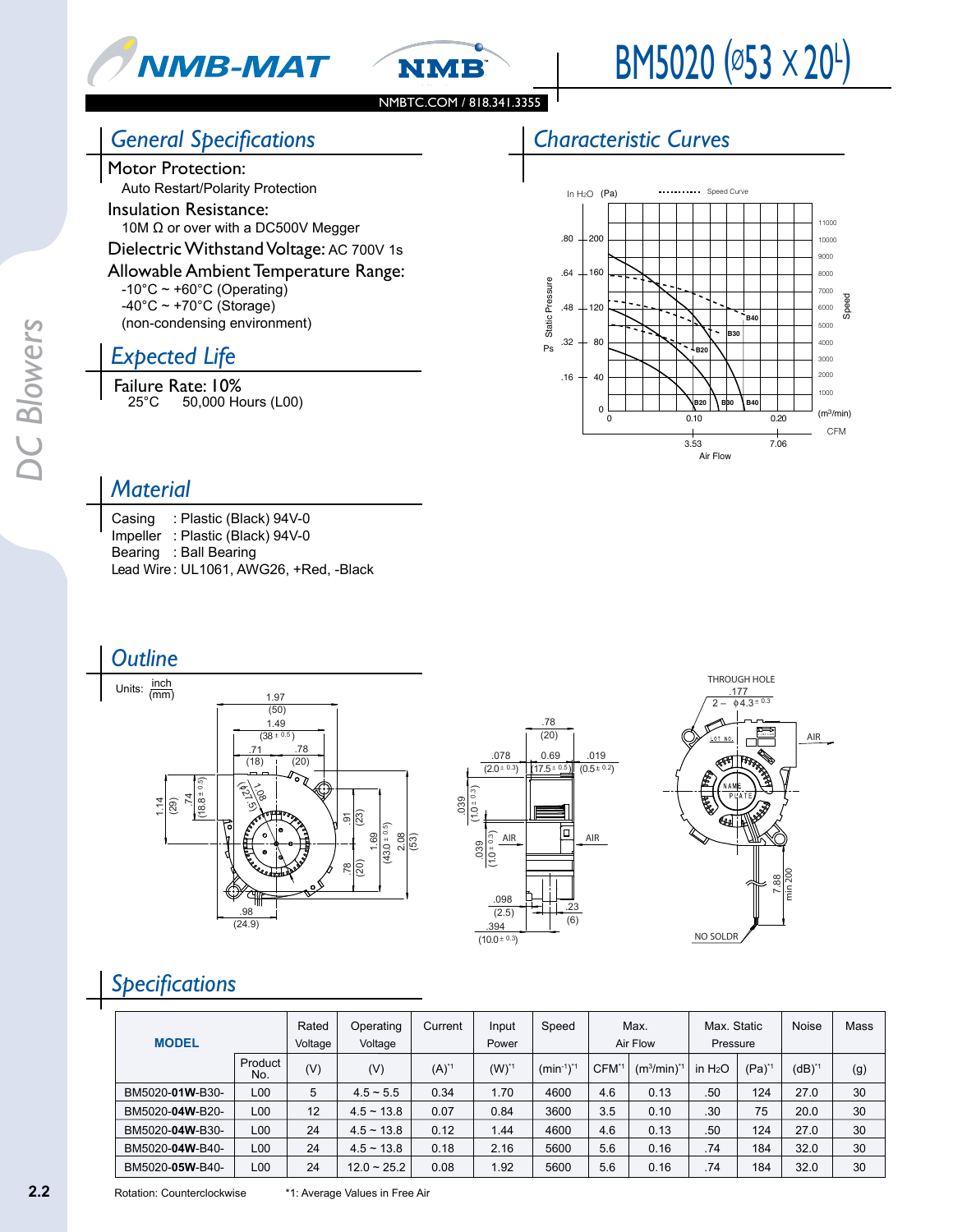



# BG0703 (Ø75 X 30<sup>L</sup>)

# *General Specifications*

#### Motor Protection:

Auto Restart/Polarity Protection Insulation Resistance: 10M Ω or over with a DC500V Megger

Dielectric Withstand Voltage: AC 700V 1s

#### Allowable Ambient Temperature Range:  $-10^{\circ}$ C ~ +70 $^{\circ}$ C (Operating)  $-40^{\circ}$ C ~ +70 $^{\circ}$ C (Storage)

(non-condensing environment)  $16 + 40$ 

# *Expected Life*

**Failure Rate: 10%**<br>25°C 70,000 Ho 70,000 Hours (00)

# *Characteristic Curves*



### *Material*

Casing : Plastic (Black) 94V-0 Impeller : Plastic (Black) 94V-0 Bearing : Ball Bearing Lead Wire : UL1007, AWG26, +Red, -Black



# *Specifications*

| <b>MODEL</b>     |                | Rated<br>Voltage | Operating<br>Voltage | Current    | Input<br>Power | Speed          |                   | Max.<br>Air Flow           | Max. Static<br>Pressure |                    | Noise       | Mass |
|------------------|----------------|------------------|----------------------|------------|----------------|----------------|-------------------|----------------------------|-------------------------|--------------------|-------------|------|
|                  |                |                  |                      |            |                |                |                   |                            |                         |                    |             |      |
|                  | Product<br>No. | (V)              | (V)                  | $(A)^{*1}$ | (W)*1          | $(min^{-1})^*$ | CFM <sup>*1</sup> | $(m^3/min)^*$ <sup>1</sup> | in $H2O$                | (Pa) <sup>*1</sup> | $(dB)^{*1}$ | (g)  |
| BG0703-B041-000- | X <sub>0</sub> | 12               | $6 - 13.8$           | 0.10       | 1.20           | 2000           | 6.7               | 0.19                       | .16                     | 40                 | 28.0        | 90   |
| BG0703-B042-000- | X <sub>0</sub> | 12               | $6 - 13.8$           | 0.12       | 1.44           | 2200           | 7.4               | 0.21                       | .20                     | 50                 | 29.5        | 90   |
| BG0703-B043-000- | X <sub>0</sub> | 12               | $6 - 13.8$           | 0.18       | 2.16           | 2550           | 8.8               | 0.25                       | .30 <sub>0</sub>        | 75                 | 34.5        | 90   |
| BG0703-B044-000- | X <sub>0</sub> | 12               | $6 - 13.0$           | 0.29       | 3.48           | 3000           | 10.6              | 0.30                       | .44                     | 110                | 38.5        | 90   |
| BG0703-B051-000- | X <sub>0</sub> | 24               | $10 \sim 27.6$       | 0.06       | 1.44           | 2000           | 6.7               | 0.19                       | .16                     | 40                 | 28.0        | 90   |
| BG0703-B052-000- | X <sub>0</sub> | 24               | $10 \sim 27.6$       | 0.07       | 1.68           | 2200           | 7.4               | 0.21                       | .20                     | 50                 | 29.5        | 90   |
| BG0703-B053-000- | X <sub>0</sub> | 24               | $10 - 27.6$          | 0.09       | 2.16           | 2550           | 8.8               | 0.25                       | .30 <sub>0</sub>        | 75                 | 34.5        | 90   |
| BG0703-B054-000- | X <sub>0</sub> | 24               | $10 - 26.0$          | 0.15       | 3.60           | 3000           | 10.6              | 0.30                       | .44                     | 110                | 38.5        | 90   |

Rotation: Counterclockwise \*1: Average Values in Free Air

*DC Blowers*

DC Blowers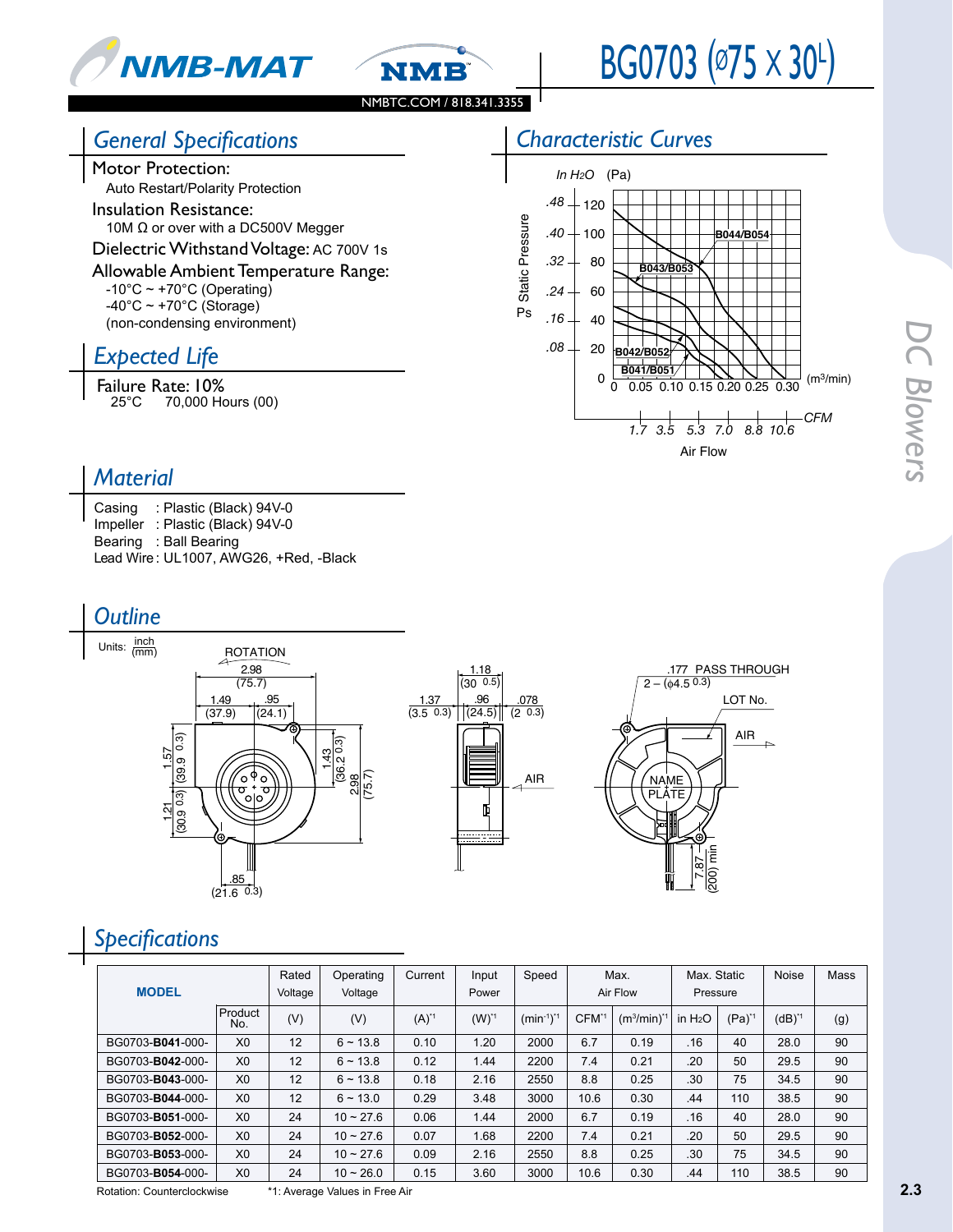



NMBTC.COM / 818.341.3355

# BG0903 (095 × 33<sup>L</sup>)

**B040** 

**B047** 

0 0.1 0.2 0.3 0.4 0.5 0.6 0.7 0.8 0.9 1.0 1.1

Air Flow

B044/B054

B043/B053

B042/B052

 $(m<sup>3</sup>/min)$ 

**CFM** 

 $12$ 

**Characteristic Curves** 

 $(Pa)$ 

550

500

450

400

350

300

250

200

150

100

50

 $\pmb{0}$ 

 $In H<sub>2</sub>O$ 

 $2.2$ 

 $2.0$ 

 $1.8$ 

 $1.6\,$ 

 $1.4\,$ 

 $1.2$ 

 $1.0\,$ 

 $\boldsymbol{.8}$ 

 ${\bf .6}$ 

 $.4 -$ 

 $.2\,$ 

Static Pressure

Ps

# **General Specifications**

Motor Protection: Auto Restart/Polarity Protection

**Insulation Resistance:** 10M  $\Omega$  or over with a DC500V Megger Dielectric Withstand Voltage: AC 700V 1s

# Allowable Ambient Temperature Range:

-10°C ~ +60°C (Operating) -40°C ~ +70°C (Storage) (non-condensing environment)

## **Expected Life**

Failure Rate: 10%  $25^{\circ}$ C 100,000 Hours (00)

### **Material**

| Casing   | : Plastic (Black) 94V-0                |
|----------|----------------------------------------|
| Impeller | : Plastic (Black) 94V-0                |
|          | Bearing : Ball Bearing                 |
|          | Lead Wire: UL1007, AWG26, +Red, -Black |

### **Outline**



# **Specifications**

| <b>MODEL</b>                    |                | Rated<br>Voltage | Operating<br>Voltage | Current   | Input<br>Power | Speed          |                   | Max.<br>Air Flow | Max. Static<br>Pressure |          | Noise      | Mass |
|---------------------------------|----------------|------------------|----------------------|-----------|----------------|----------------|-------------------|------------------|-------------------------|----------|------------|------|
|                                 | Product<br>No. | (V)              | (V)                  | $(A)^{1}$ | $(W)^*$        | $(min^{-1})^*$ | CFM <sup>*1</sup> | $(m^3/min)^{1}$  | in $H2O$                | $(Pa)^*$ | $(dB)^{1}$ | (g)  |
| BG0903- <b>B042</b> -000-       | $00 \,$        | 12               | $8 \sim 13.8$        | 0.40      | 4.80           | 2700           | 20.5              | 0.58             | .61                     | 152      | 47.5       | 210  |
| BG0903- <b>B043</b> -000-       | 00             | 12               | $8 - 13.8$           | 0.64      | 7.68           | 3200           | 24.7              | 0.70             | .90                     | 225      | 51.5       | 210  |
| BG0903- <b>B044</b> -000-       | $00 \,$        | 12               | $8 - 12.6$           | 1.03      | 12.40          | 3700           | 28.6              | 0.81             | 1.4                     | 342      | 54.5       | 210  |
| BG0903- <b>B052</b> -000-       | $00 \,$        | 24               | $10 \sim 27.6$       | 0.21      | 5.04           | 2700           | 20.5              | 0.58             | .61                     | 152      | 47.5       | 210  |
| BG0903- <b>B053</b> -000-       | $00 \,$        | 24               | $10 \sim 27.6$       | 0.33      | 7.92           | 3200           | 24.7              | 0.70             | .90                     | 225      | 51.5       | 210  |
| BG0903- <b>B054</b> -000-       | 00             | 24               | $10 \sim 25.0$       | 0.49      | 11.80          | 3700           | 28.6              | 0.81             | 1.4                     | 342      | 54.5       | 210  |
| <b>HIGH SPEED</b>               |                |                  |                      |           |                |                |                   |                  |                         |          |            |      |
| BG0903- <b>B040</b> -000-<br>r∗ | 00             | 12               | $10.8 \sim 13.6$     | 2.4       | 28.90          | 5700           | 42.0              | 1.19             | 2.2                     | 549      | 65         | 210  |
| BG0903- <b>B047</b> -000-<br>٠÷ | 00             | 12               | $10.8 \sim 12.6$     | 1.6       | 19.20          | 5200           | 38.1              | 1.08             | 1.9                     | 482      | -          | 210  |

Rotation: Counterclockwise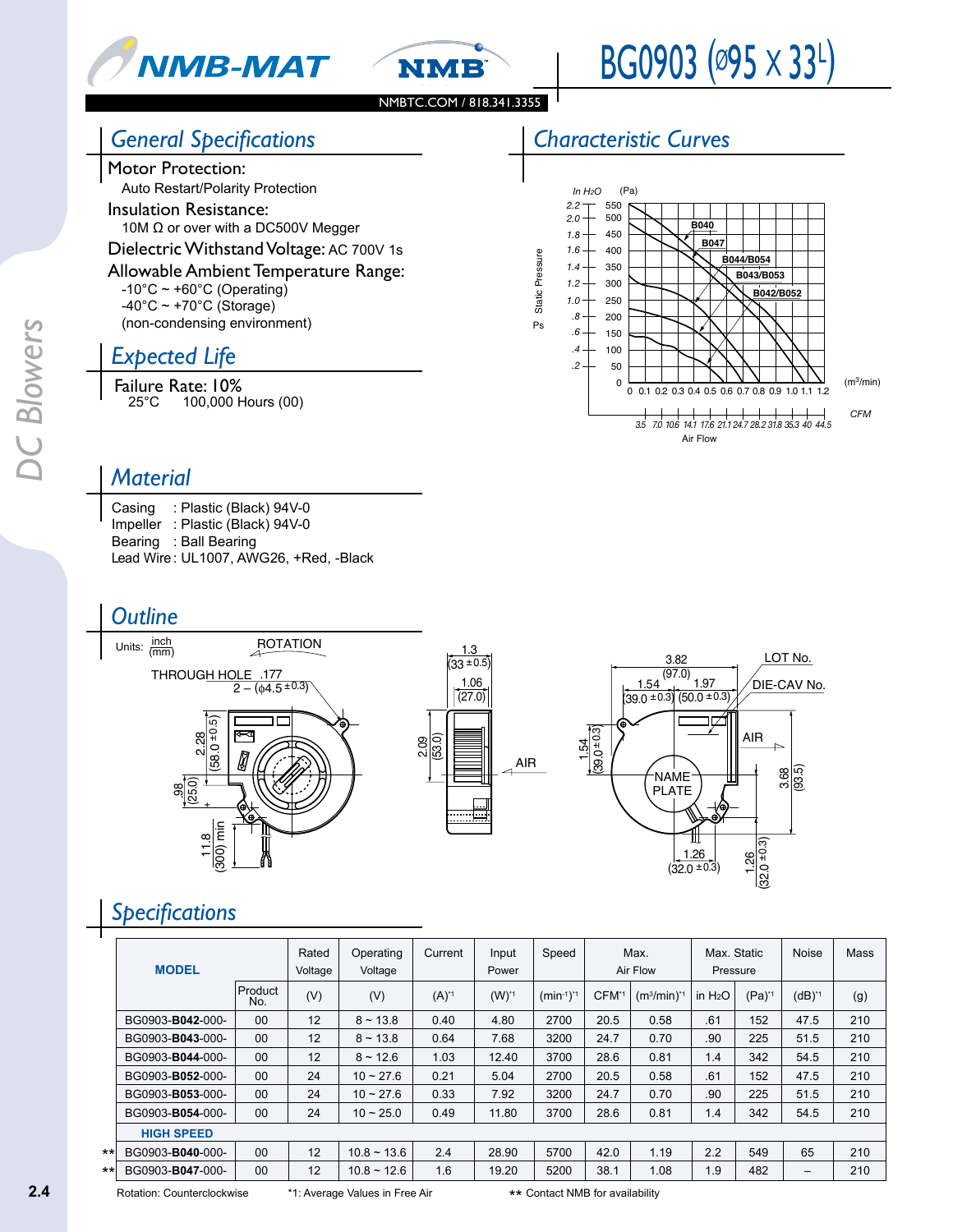



# BG1203 (Ø120 × 32<sup>L</sup>)

**B044/B054 B045/B055**

> **B043/B053 B042/B052**

*Characteristic Curves*

(Pa)

125 150 175

Static Pressure

Static Pressure

*° £°ä*

> *°Ç °n*

*°È*

*°x*

*°{*

*°Ó °£*

*°Î*

 $1.1 - 275$ 

*In H<sub>2</sub>O* 

Ps

200 225 250

# *General Specifications*

Motor Protection:

Auto Restart/Polarity Protection Insulation Resistance: 10M Ω or over with a DC500V Megger

Dielectric Withstand Voltage: AC 700V 1s

Allowable Ambient Temperature Range:  $-10^{\circ}$ C ~ +60°C (Operating)  $-40^{\circ}$ C ~ +70 $^{\circ}$ C (Storage)

(non-condensing environment)

# *Expected Life*

**Failure Rate: 10%**<br>100,000 P 25°C 100,000 Hours (00)

### *Material*

| Casing   | : Plastic (Black) 94V-0                |
|----------|----------------------------------------|
| Impeller | : Plastic (Black) 94V-0                |
|          | Bearing : Ball Bearing                 |
|          | Lead Wire: UL1007, AWG26, +Red, -Black |

*Outline* Units:  $\frac{\text{inch}}{\text{(mm)}}$ 







0 0.1 0.2 0.3 0.4 0.5 0.6 0.7 0.8 0.9 1.0

Air Flow

*ΰx £ä°È £Ç°È  Σ°Ç*

# *Specifications*

| <b>MODEL</b>              |                | Rated<br>Voltage | Operating<br>Voltage | Current | Input<br>Power | Speed          |                   | Max.<br>Air Flow | Max. Static<br>Pressure |          | Noise    | Mass |
|---------------------------|----------------|------------------|----------------------|---------|----------------|----------------|-------------------|------------------|-------------------------|----------|----------|------|
|                           | Product<br>No. | (V)              | (V)                  | $(A)^*$ | $(W)^*$        | $(min^{-1})^*$ | CFM <sup>*1</sup> | $(m3/min)*$      | in $H2O$                | $(Pa)^1$ | $(dB)^*$ | (g)  |
| BG1203-B042-000-          | 00             | 12               | $6 - 13.8$           | 0.30    | 3.60           | 1800           | 22.2              | 0.63             | .40                     | 100      | 41.5     | 270  |
| BG1203-B043-000-          | 00             | 12               | $6 - 13.8$           | 0.48    | 5.78           | 2100           | 26.1              | 0.74             | .58                     | 145      | 46.5     | 270  |
| BG1203- <b>B044</b> -000- | 00             | 12               | $6 - 13.8$           | 0.65    | 7.80           | 2250           | 28.2              | 0.80             | .70                     | 175      | 48.5     | 270  |
| BG1203- <b>B045</b> -000- | $00 \,$        | 12               | $6 - 13.8$           | 0.93    | 11.16          | 2650           | 33.2              | 0.94             | 1.04                    | 260      | 54.0     | 270  |
| BG1203-B052-000-          | 00             | 24               | $12 \sim 27.6$       | 0.17    | 4.08           | 1800           | 22.2              | 0.63             | .40                     | 100      | 41.5     | 270  |
| BG1203- <b>B053</b> -000- | 00             | 24               | $12 \sim 27.6$       | 0.25    | 6.00           | 2100           | 26.1              | 0.74             | .56                     | 145      | 46.5     | 270  |
| BG1203- <b>B054</b> -000- | 00             | 24               | $12 \sim 27.6$       | 0.30    | 7.20           | 2250           | 28.2              | 0.80             | .70                     | 175      | 48.5     | 270  |
| BG1203- <b>B055</b> -000- | 00             | 24               | $12 \sim 25.2$       | 0.48    | 11.52          | 2650           | 33.2              | 0.94             | 1.04                    | 260      | 54.0     | 270  |

Rotation: Counterclockwise \*1: Average Values in Free Air